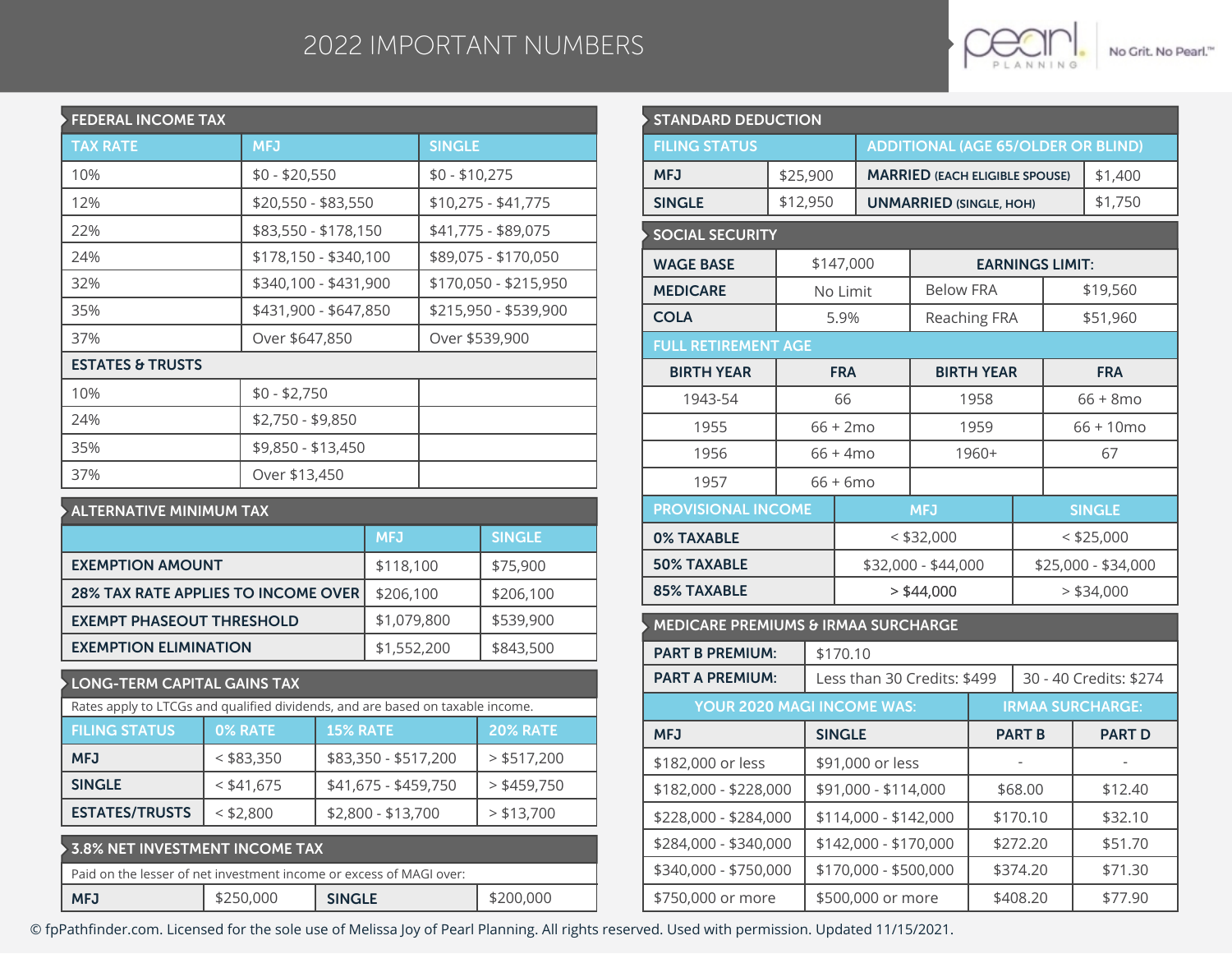## 2022 IMPORTANT NUMBERS

**UNIFORM LIFETIME**



**SINGLE LIFETIME TABLE (RMD)**

| <b>RETIREMENT PLANS</b>                                                    |                                                         |                       |           |  |  |  |
|----------------------------------------------------------------------------|---------------------------------------------------------|-----------------------|-----------|--|--|--|
| ELECTIVE DEFERRALS (401(K), 403(B), 457)                                   |                                                         |                       |           |  |  |  |
| Contribution Limit                                                         | \$20,500                                                |                       |           |  |  |  |
| Catch Up (Age 50+)                                                         | \$6,500                                                 |                       |           |  |  |  |
| 403(b) Additional Catch Up (15+ Years of Service)                          |                                                         |                       | \$3,000   |  |  |  |
| <b>DEFINED CONTRIBUTION PLAN</b>                                           |                                                         |                       |           |  |  |  |
| Limit Per Participant                                                      |                                                         |                       | \$61,000  |  |  |  |
| <b>DEFINED BENEFIT PLAN</b>                                                |                                                         |                       |           |  |  |  |
| Maximum Annual Benefit                                                     |                                                         |                       | \$245,000 |  |  |  |
| <b>SIMPLE IRA</b>                                                          |                                                         |                       |           |  |  |  |
| <b>Contribution Limit</b>                                                  |                                                         |                       | \$14,000  |  |  |  |
| Catch Up (Age 50+)                                                         |                                                         |                       | \$3,000   |  |  |  |
| <b>SEP IRA</b>                                                             |                                                         |                       |           |  |  |  |
| Maximum % of Comp (Adj. Net Earnings If Self-Employed)                     | 25%                                                     |                       |           |  |  |  |
| <b>Contribution Limit</b>                                                  | \$61,000                                                |                       |           |  |  |  |
| Minimum Compensation                                                       | \$650                                                   |                       |           |  |  |  |
| <b>TRADITIONAL IRA &amp; ROTH IRA CONTRIBUTIONS</b>                        |                                                         |                       |           |  |  |  |
| <b>Total Contribution Limit</b>                                            |                                                         |                       |           |  |  |  |
| Catch Up (Age 50+)                                                         | \$1,000                                                 |                       |           |  |  |  |
| <b>ROTH IRA ELIGIBILITY</b>                                                |                                                         |                       |           |  |  |  |
| <b>SINGLE MAGI PHASEOUT</b><br>\$129,000 - \$144,000                       |                                                         |                       |           |  |  |  |
| <b>MFJ MAGI PHASEOUT</b>                                                   | \$204,000 - \$214,000                                   |                       |           |  |  |  |
| <b>TRADITIONAL IRA DEDUCTIBILITY (IF COVERED BY WORK PLAN)</b>             |                                                         |                       |           |  |  |  |
| <b>SINGLE MAGI PHASEOUT</b><br>\$68,000 - \$78,000                         |                                                         |                       |           |  |  |  |
| <b>MFJ MAGI PHASEOUT</b>                                                   | \$109,000 - \$129,000                                   |                       |           |  |  |  |
| MFJ (IF ONLY SPOUSE IS COVERED)<br>\$204,000 - \$214,000                   |                                                         |                       |           |  |  |  |
| <b>EDUCATION TAX CREDIT INCENTIVES</b>                                     |                                                         |                       |           |  |  |  |
|                                                                            | <b>AMERICAN OPPORTUNITY</b><br><b>LIFETIME LEARNING</b> |                       |           |  |  |  |
| <b>AMOUNT OF CREDIT</b>                                                    | 100% of first \$2,000,<br>25% of next \$2,000           | 20% of first \$10,000 |           |  |  |  |
| \$80,000 - \$90,000<br><b>SINGLE MAGI PHASEOUT</b><br>\$80,000 - \$90,000  |                                                         |                       |           |  |  |  |
| <b>MFJ MAGI PHASEOUT</b><br>\$160,000 - \$180,000<br>\$160,000 - \$180,000 |                                                         |                       |           |  |  |  |

| <b>TABLE (RMD)</b>                                                                     |                              |            | Used to calculate RMD for certain beneficiaries of inherited<br>accounts. This is an abbreviated version. |               |                 |                                            |            |                                            |            |               |  |
|----------------------------------------------------------------------------------------|------------------------------|------------|-----------------------------------------------------------------------------------------------------------|---------------|-----------------|--------------------------------------------|------------|--------------------------------------------|------------|---------------|--|
| Used to calculate RMD for account owners<br>who have reached their RBD. Not to be used |                              |            |                                                                                                           |               | AGE             | <b>SINGLE</b>                              | <b>AGE</b> | <b>SINGLE</b>                              | <b>AGE</b> | <b>SINGLE</b> |  |
| when spousal beneficiary is 10+ yrs younger.                                           |                              |            | 25                                                                                                        | 60.2          | 43              | 42.9                                       | 61         | 26.2                                       |            |               |  |
| <b>AGE</b>                                                                             | <b>FACTOR</b>                | <b>AGE</b> |                                                                                                           | <b>FACTOR</b> | 26              | 59.2                                       | 44         | 41.9                                       | 62         | 25.4          |  |
| 72                                                                                     | 27.4                         | 88         |                                                                                                           | 13.7          | 27              | 58.2                                       | 45         | 41.0                                       | 63         | 24.5          |  |
| 73                                                                                     | 26.5                         | 89         |                                                                                                           | 12.9          | 28              | 57.3                                       | 46         | 40.0                                       | 64         | 23.7          |  |
| 74                                                                                     | 25.5                         | 90         |                                                                                                           | 12.2          | 29              | 56.3                                       | 47         | 39.0                                       | 65         | 22.9          |  |
| 75                                                                                     | 24.6                         | 91         |                                                                                                           | 11.5          | 30              | 55.3                                       | 48         | 38.1                                       | 66         | 22.0          |  |
| 76                                                                                     | 23.7                         | 92         |                                                                                                           | 10.8          | 31              | 54.4                                       | 49         | 37.1                                       | 67         | 21.2          |  |
| 77                                                                                     | 22.9                         | 93         |                                                                                                           | 10.1          | 32              | 53.4                                       | 50         | 36.2                                       | 68         | 20.4          |  |
| 78                                                                                     | 22.0                         | 94         |                                                                                                           | 9.5           | 33              | 52.5                                       | 51         | 35.3                                       | 69         | 19.6          |  |
| 79                                                                                     | 21.1                         | 95         |                                                                                                           | 8.9           | 34              | 51.5                                       | 52         | 34.3                                       | 70         | 18.8          |  |
| 80                                                                                     | 20.2                         | 96         |                                                                                                           | 8.4           | 35              | 50.5                                       | 53         | 33.4                                       | 71         | 18.0          |  |
| 81                                                                                     | 19.4                         | 97         |                                                                                                           | 7.8           | 36              | 49.6                                       | 54         | 32.5                                       | 72         | 17.2          |  |
| 82                                                                                     | 18.5                         | 98         |                                                                                                           | 7.3           | 37              | 48.6                                       | 55         | 31.6                                       | 73         | 16.4          |  |
| 83                                                                                     | 17.7                         | 99         |                                                                                                           | 6.8           | 38              | 47.7                                       | 56         | 30.6                                       | 74         | 15.6          |  |
| 84                                                                                     | 16.8                         | 100        |                                                                                                           | 6.4           | 39              | 46.7                                       | 57         | 29.8                                       | 75         | 14.8          |  |
| 85                                                                                     | 16.0                         | 101        |                                                                                                           | 6.0           | 40              | 45.7                                       | 58         | 28.9                                       | 76         | 14.1          |  |
| 86                                                                                     | 15.2                         | 102        |                                                                                                           | 5.6           | 41              | 44.8                                       | 59         | 28.0                                       | 77         | 13.3          |  |
| 87                                                                                     | 14.4                         | 103        |                                                                                                           | 5.2           | 42              | 43.8                                       | 60         | 27.1                                       | 78         | 12.6          |  |
|                                                                                        | <b>ESTATE &amp; GIFT TAX</b> |            |                                                                                                           |               |                 |                                            |            |                                            |            |               |  |
|                                                                                        | <b>LIFETIME EXEMPTION</b>    |            |                                                                                                           |               | <b>TAX RATE</b> |                                            |            | <b>GIFT TAX</b><br><b>ANNUAL EXCLUSION</b> |            |               |  |
| \$12,060,000                                                                           |                              |            |                                                                                                           |               | 40%             |                                            |            | \$16,000                                   |            |               |  |
| <b>HEALTH SAVINGS ACCOUNT</b>                                                          |                              |            |                                                                                                           |               |                 |                                            |            |                                            |            |               |  |
| <b>COVERAGE</b><br><b>CONTRIB.</b>                                                     |                              |            | <b>MINIMUM ANNUAL</b><br><b>DEDUCTIBLE</b>                                                                |               |                 | <b>MAX OUT-OF-POCKET</b><br><b>EXPENSE</b> |            |                                            |            |               |  |
| <b>INDIVIDUAL</b>                                                                      |                              |            |                                                                                                           | \$3,650       |                 | \$1,400                                    |            |                                            | \$7,050    |               |  |
| <b>FAMILY</b>                                                                          |                              | \$7,300    |                                                                                                           | \$2,800       |                 |                                            | \$14,100   |                                            |            |               |  |
| <b>AGE 55+ CATCH UP</b>                                                                |                              |            |                                                                                                           | \$1,000       |                 | N/A                                        |            | N/A                                        |            |               |  |

© fpPathfinder.com. Licensed for the sole use of Melissa Joy of Pearl Planning. All rights reserved. Used with permission. Updated 11/15/2021.